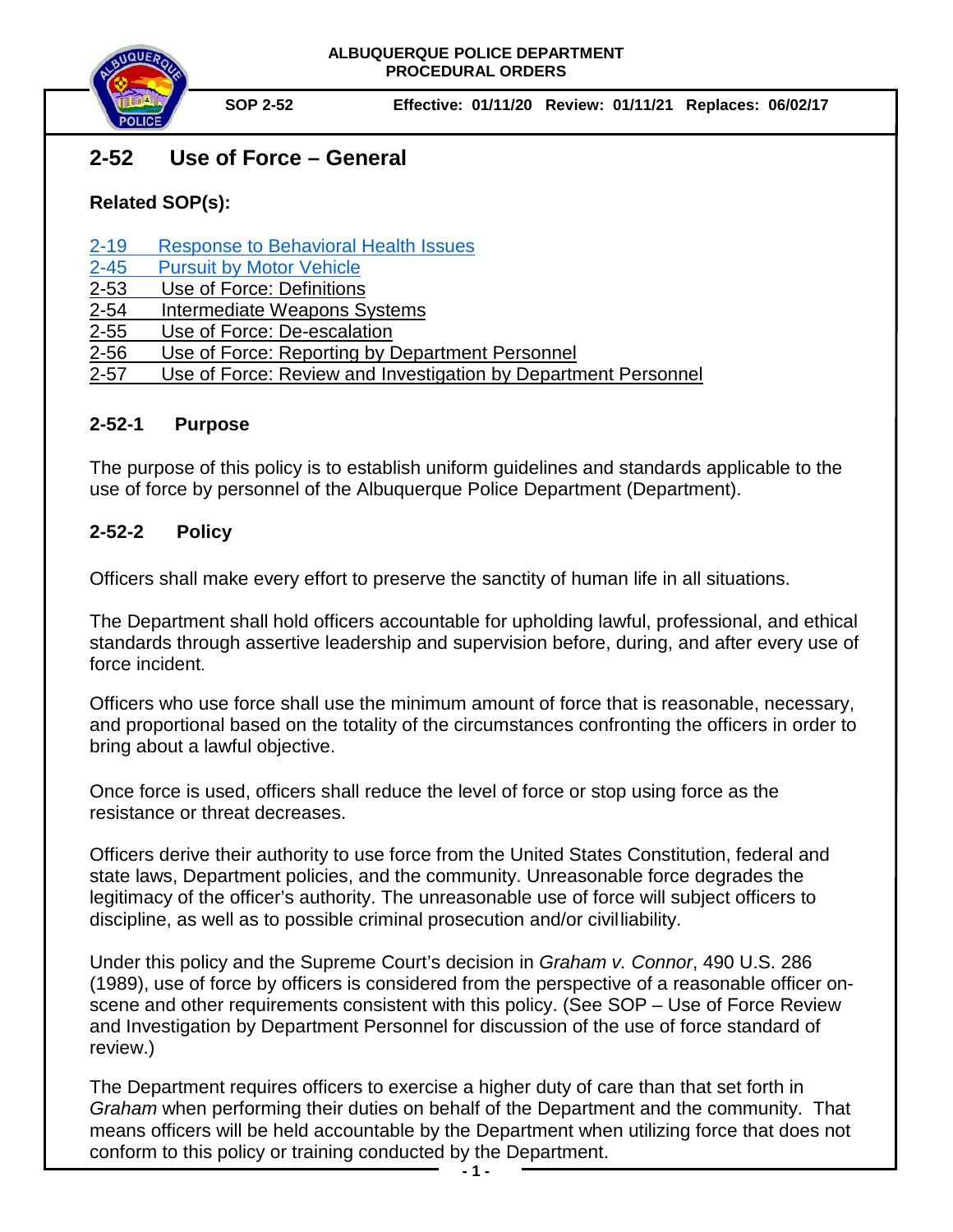

6

N/A

**SOP 2-52 Effective: 01/11/20 Review: 01/11/21 Replaces: 06/02/17** 

Officers shall clearly articulate the facts demonstrating that they used the minimum amount of force that was reasonable, necessary, and proportional based on the totality of the circumstances confronting the officers in order to bring about a lawful objective.

### **2-52-3 Definitions**

For a listing of definitions specific to use of force, refer to SOP – Use of Force Definitions.

#### **2-52-4 Use of Force Requirements**

- A. General Requirements
	- 1. Officers shall first use de-escalation techniques when feasible to gain the voluntary compliance of an individual to reduce or eliminate the need to use force.
		- a. Among these techniques are the use of advisements, warnings, and verbal persuasion as discussed in SOP – Use of Force – De-escalation.
	- 2. When feasible, officers shall allow an individual a reasonable amount of time to submit to arrest or a lawful order before using force.
	- 3. Officers shall continually assess whether the use of force is necessary and when continued force applications are no longer necessary to accomplish a lawful objective. Officers shall reduce the level of force applied as the nature of the threat diminishes to include stopping the use of force.
- B. Reasonable Force
	- 1. Force is reasonable when it is the minimum amount of force necessary to effect an arrest or protect an officer or other individual under the circumstances.
- C. Necessary Force
	- 1. Force is necessary when no reasonable alternative to the use of force exists. When force is necessary, officers shall use the minimum amount of force required that is reasonable.
- D. Proportional Force
	- 1. Force is proportional when it includes consideration of the totality of the circumstances surrounding the situation, including the presence of articulable imminent danger to the officer or others.
	- 2. The use of proportional force by an officer does not require the use of the same type or amount of force as that used by the individual.
- E. Totality of the Circumstances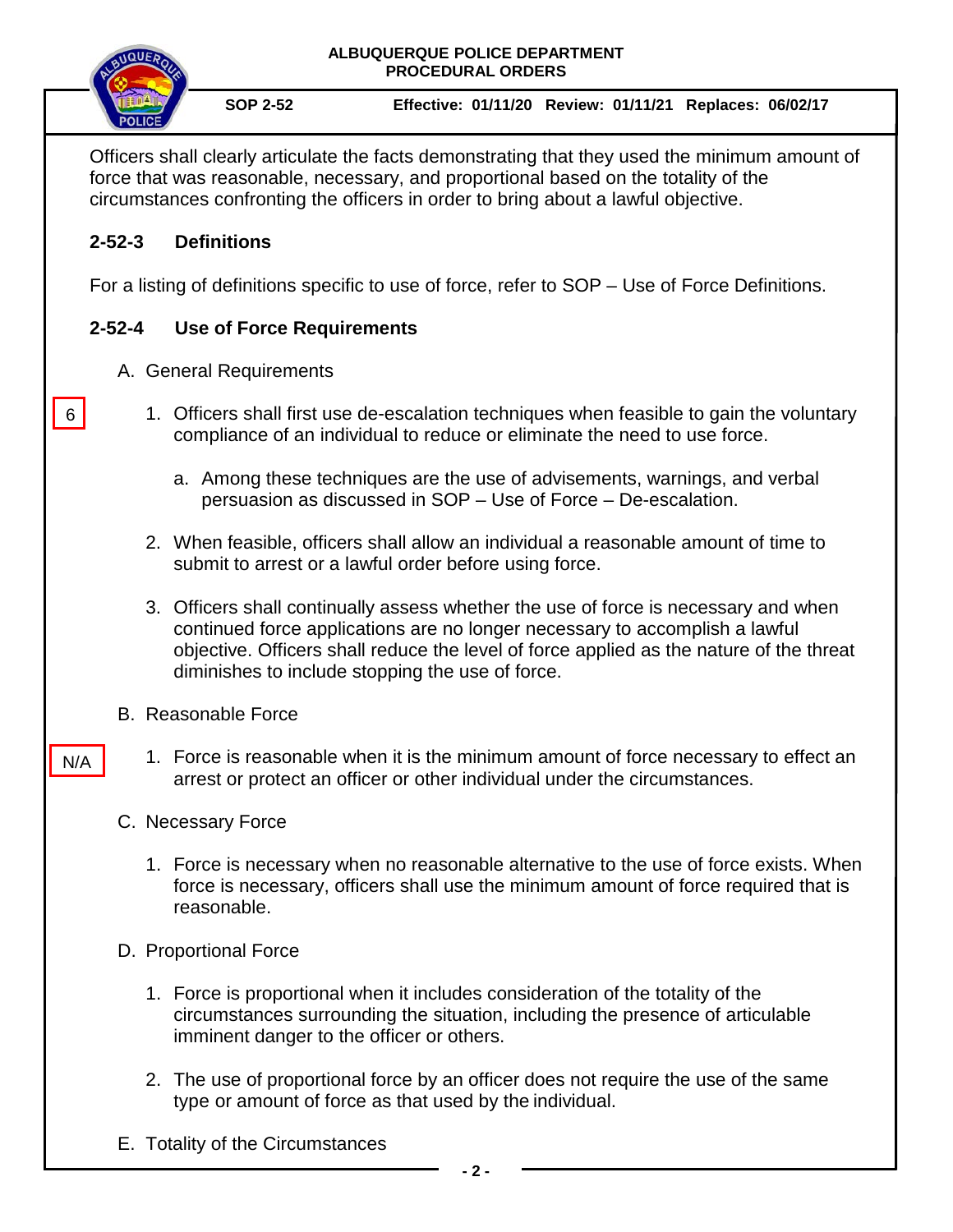#### **ALBUQUERQUE POLICE DEPARTMENT PROCEDURAL ORDERS**



**SOP 2-52 Effective: 01/11/20 Review: 01/11/21 Replaces: 06/02/17** 

- 1. When force is used, the decision to use force and the level of force must be reasonable, necessary, and proportional given the totality of the circumstances.
- 2. Factors defining the totality of the circumstances include, but are not limited to the following:
	- a. The severity of the crime(s) at issue;
	- b. Whether the individual is actively resisting arrest or attempting to evade arrest by flight; and
	- c. Whether the individual poses an immediate threat to the safety of the officer(s) or others.
- 3. Other factors may include the following:
	- a. The knowledge or belief the individual is under the influence of alcohol and/or drugs.
	- b. The individual's medical or mental health history or condition as known to the officer at the time.
	- c. The individual's known history to include violent tendencies and/or previous combative encounters with law enforcement.
	- d. Disparities of force (i.e., differences in factors such as physical size, numbers, gender, age, weapons, injury, special knowledge or skills that place an officer at an advantage (positive disparity) or disadvantage (negative disparity), are part of the "totality of the circumstances," and can have direct implications on the reasonableness of a use of force. The existence of a negative disparity for the officer could justify the use of a higher level of force in a given situation whereas a positive disparity for the officer could reduce the level of force deemed reasonable in a given situation.
	- e. The individual's condition, if known (e.g., it is apparent to the officer that an individual is in crisis), must be considered in the officer's approach to the situation. (See SOP – Response to Behavioral Health Issues.)
	- f. The opportunities the officer had to give a warning, use verbal de-escalation, and use other de-escalation techniques or tactics to limit the amount of force used.
	- g. Whether the officers made statement(s) or took action(s) that created the need to use force.
- 4. The dynamics of a use of force encounter can quickly change which may cause the officer to reasonably escalate or de-escalate the level of force they are using against an individual.
- 5. All factors surrounding a use of force encounter must be clearly, concisely, and correctly documented.
- F. Lawful Objective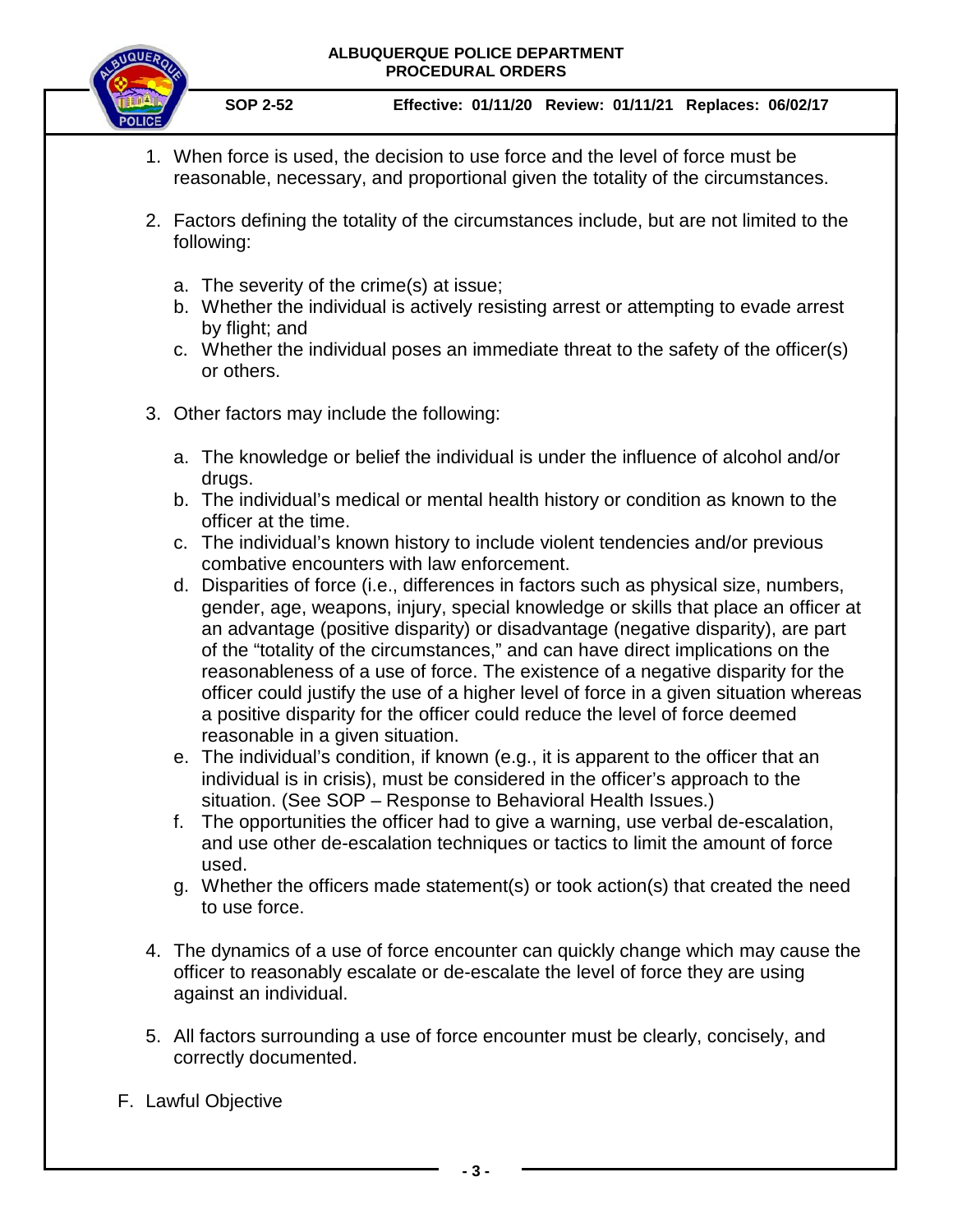| ALBUQUERQUE POLICE DEPARTMENT<br><b>PROCEDURAL ORDERS</b> |              |                                                                                                                                                                                                                                                                                                                                                                                               |
|-----------------------------------------------------------|--------------|-----------------------------------------------------------------------------------------------------------------------------------------------------------------------------------------------------------------------------------------------------------------------------------------------------------------------------------------------------------------------------------------------|
|                                                           |              | <b>SOP 2-52</b><br>Effective: 01/11/20 Review: 01/11/21 Replaces: 06/02/17                                                                                                                                                                                                                                                                                                                    |
|                                                           |              | 1. Officers shall only use force to achieve a lawful objective. Officers are authorized to<br>use force:                                                                                                                                                                                                                                                                                      |
|                                                           |              | a. To effect a lawful arrest or detention of a person;<br>b. To prevent and/or terminate the commission of a crime;<br>To intervene in a suicide or self-inflicted injury;<br>C.<br>d. To enforce a valid Certificate of Evaluation;<br>e. To defend an officer or person from the physical acts of another; or<br>To conduct a lawful search when an individual is actively resisting.<br>f. |
|                                                           | $2 - 52 - 5$ | <b>Use of Force Prohibitions</b>                                                                                                                                                                                                                                                                                                                                                              |
|                                                           |              | A. Officers shall not use force to attempt to gain compliance with an unlawful command.                                                                                                                                                                                                                                                                                                       |
| $\,6\,$                                                   |              | B. Officers shall not engage in actions or tactics or make statements that escalate a<br>situation such that the use of force becomes necessary.                                                                                                                                                                                                                                              |
| $5\overline{)}$                                           |              | C. Officers shall not use force against a restrained or handcuffed individual unless the<br>force is necessary:                                                                                                                                                                                                                                                                               |
|                                                           |              | 1. To prevent imminent bodily harm to the officer or another person or persons;                                                                                                                                                                                                                                                                                                               |
|                                                           |              | 2. To overcome active resistance; or                                                                                                                                                                                                                                                                                                                                                          |
|                                                           |              | 3. To move an individual who is passively resisting.                                                                                                                                                                                                                                                                                                                                          |
|                                                           |              | D. Officers shall not use deadly force against any individual who is threatening suicide or<br>self-injury when that individual is not posing a threat to anyone else.                                                                                                                                                                                                                        |
|                                                           |              | E. Officers shall not use neck holds (See SOP – Use of Force Definitions) unless deadly<br>force is justified.                                                                                                                                                                                                                                                                                |
| $\sqrt{3}$                                                |              | F. Officers shall not fire warning shots.                                                                                                                                                                                                                                                                                                                                                     |
| $\overline{2}$                                            |              | G. Officers shall not fire less-lethal or lethal munitions at an individual in a crowded<br>environment if, based upon the totality of the circumstances, the danger of hitting an<br>innocent bystander outweighs the necessity and likelihood of stopping the individual.                                                                                                                   |
| $\overline{2}$                                            |              | H. Officers are prohibited from using deadly force solely in defense or protection of<br>property.                                                                                                                                                                                                                                                                                            |
| $2 - 52 - 6$<br><b>Use of Force Procedures</b>            |              |                                                                                                                                                                                                                                                                                                                                                                                               |
|                                                           |              | A. General Procedures                                                                                                                                                                                                                                                                                                                                                                         |
|                                                           |              | 1. When feasible, officers shall identify themselves as peace officers and announce                                                                                                                                                                                                                                                                                                           |

their intent to detain, search, or arrest an individual before using force.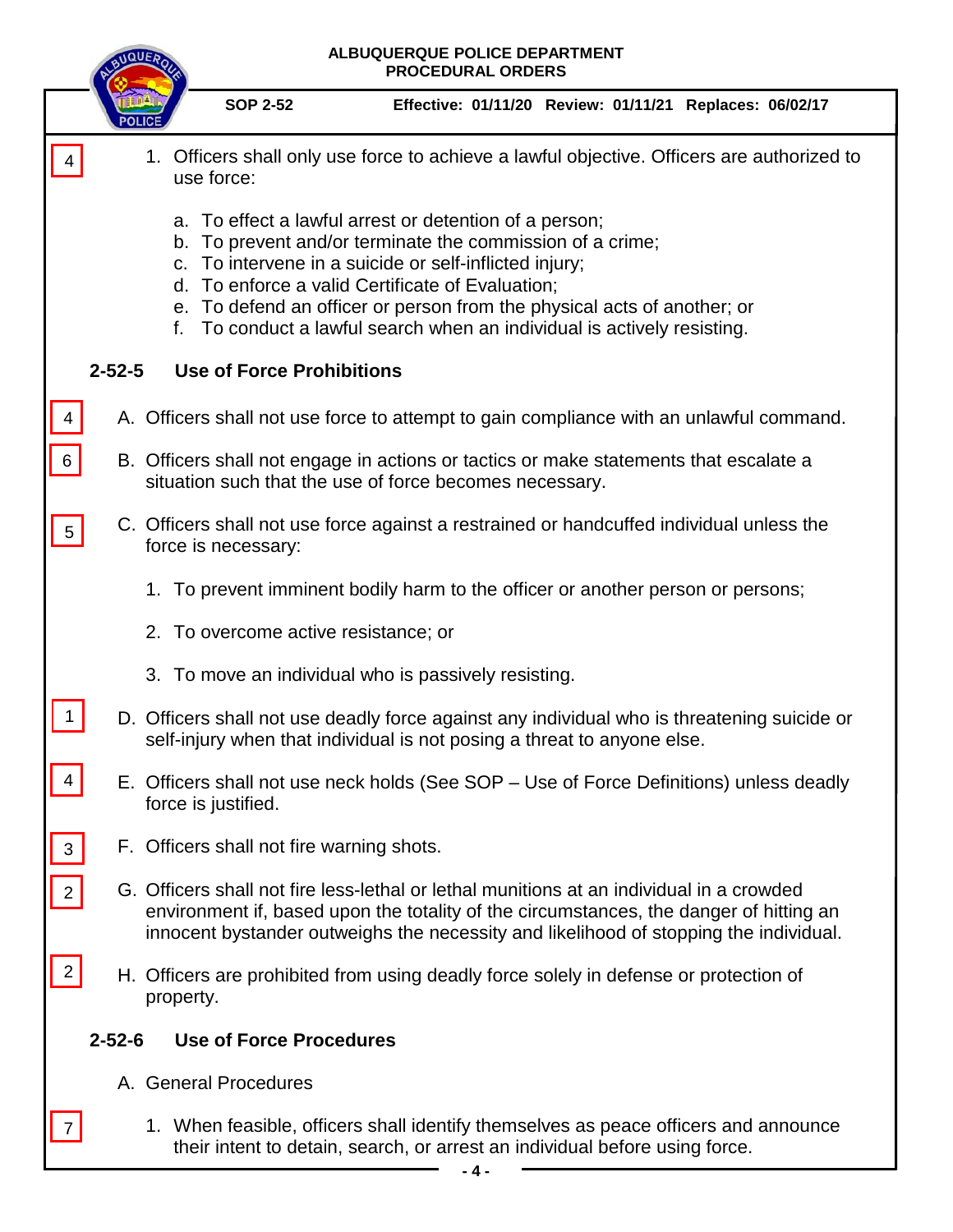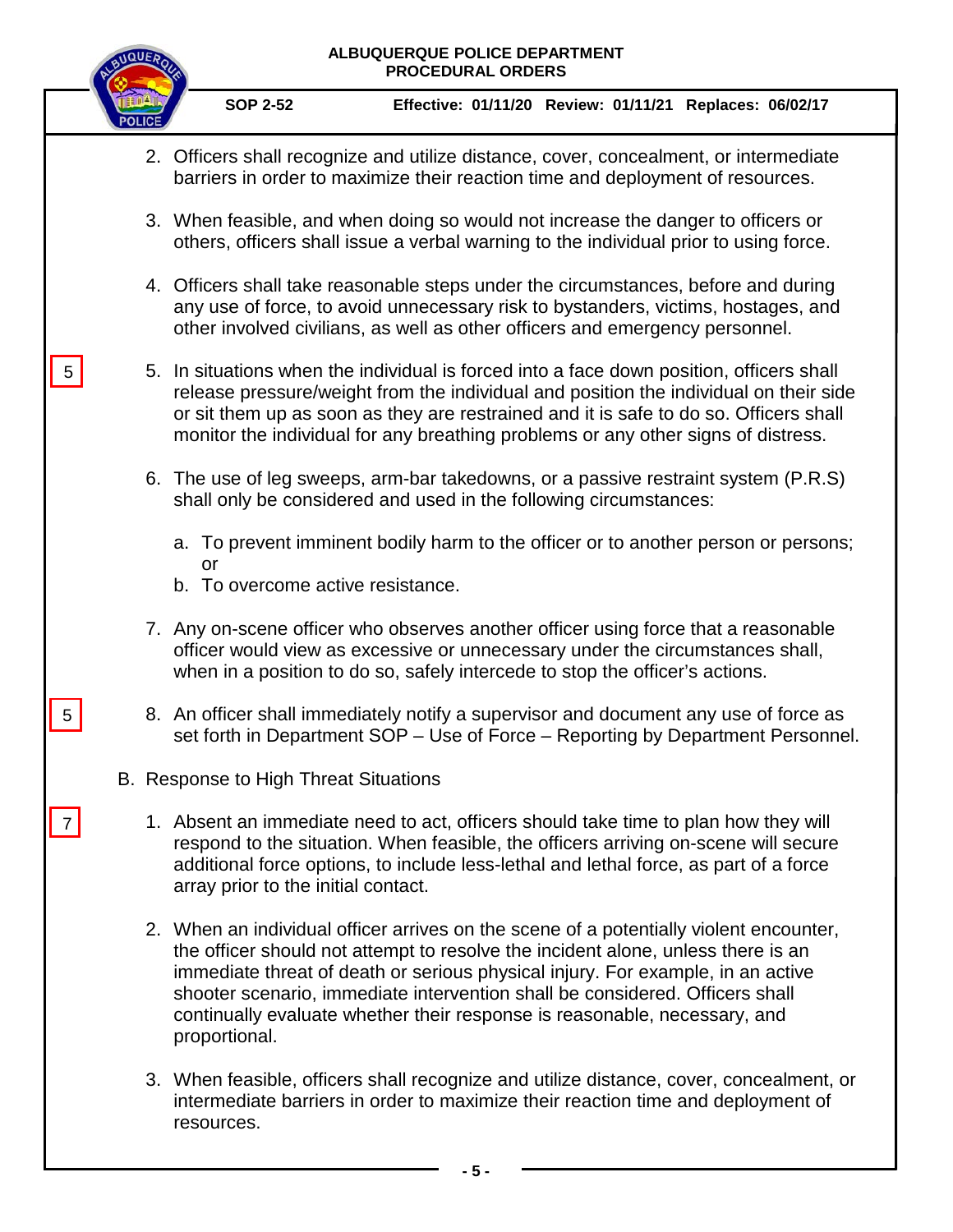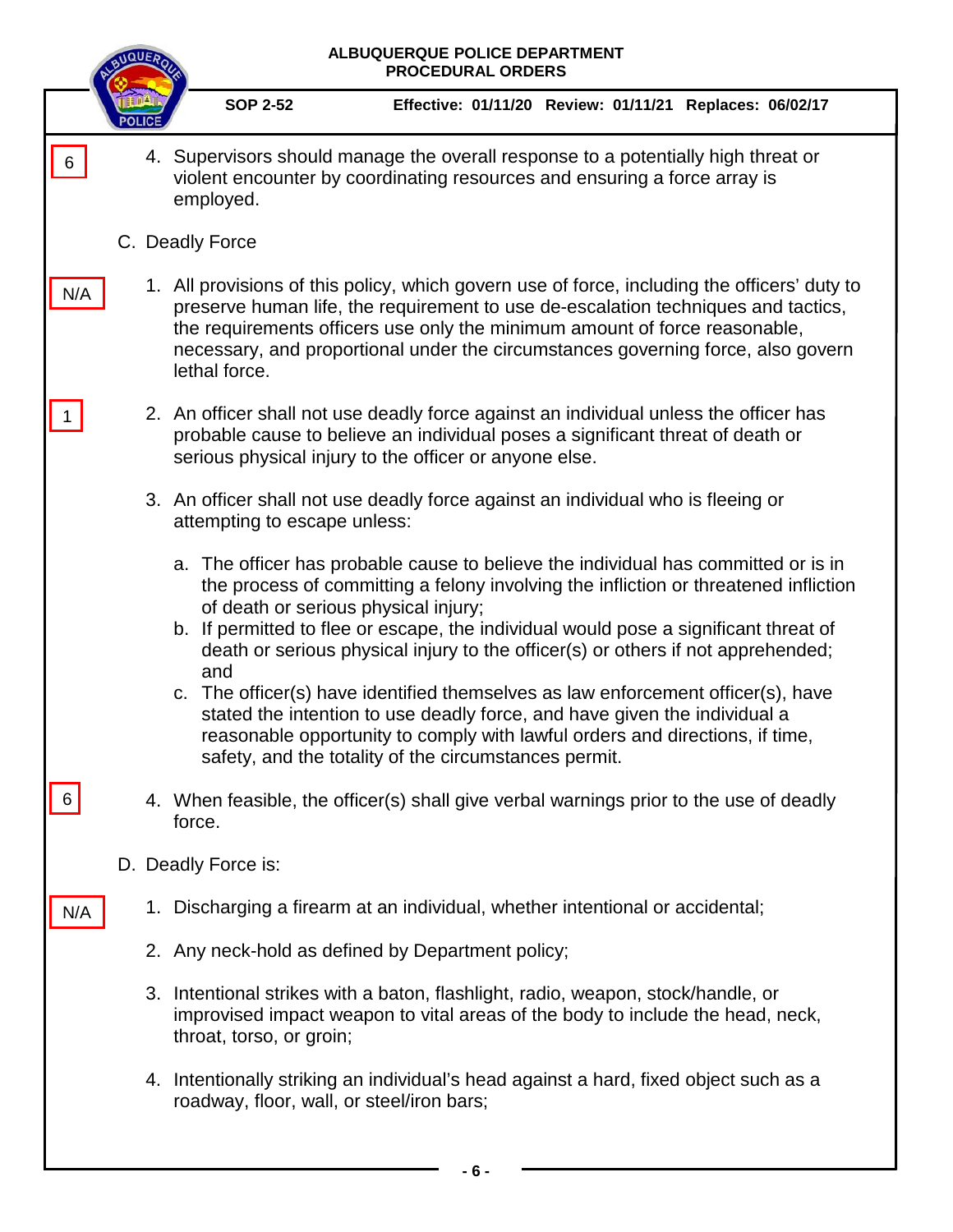